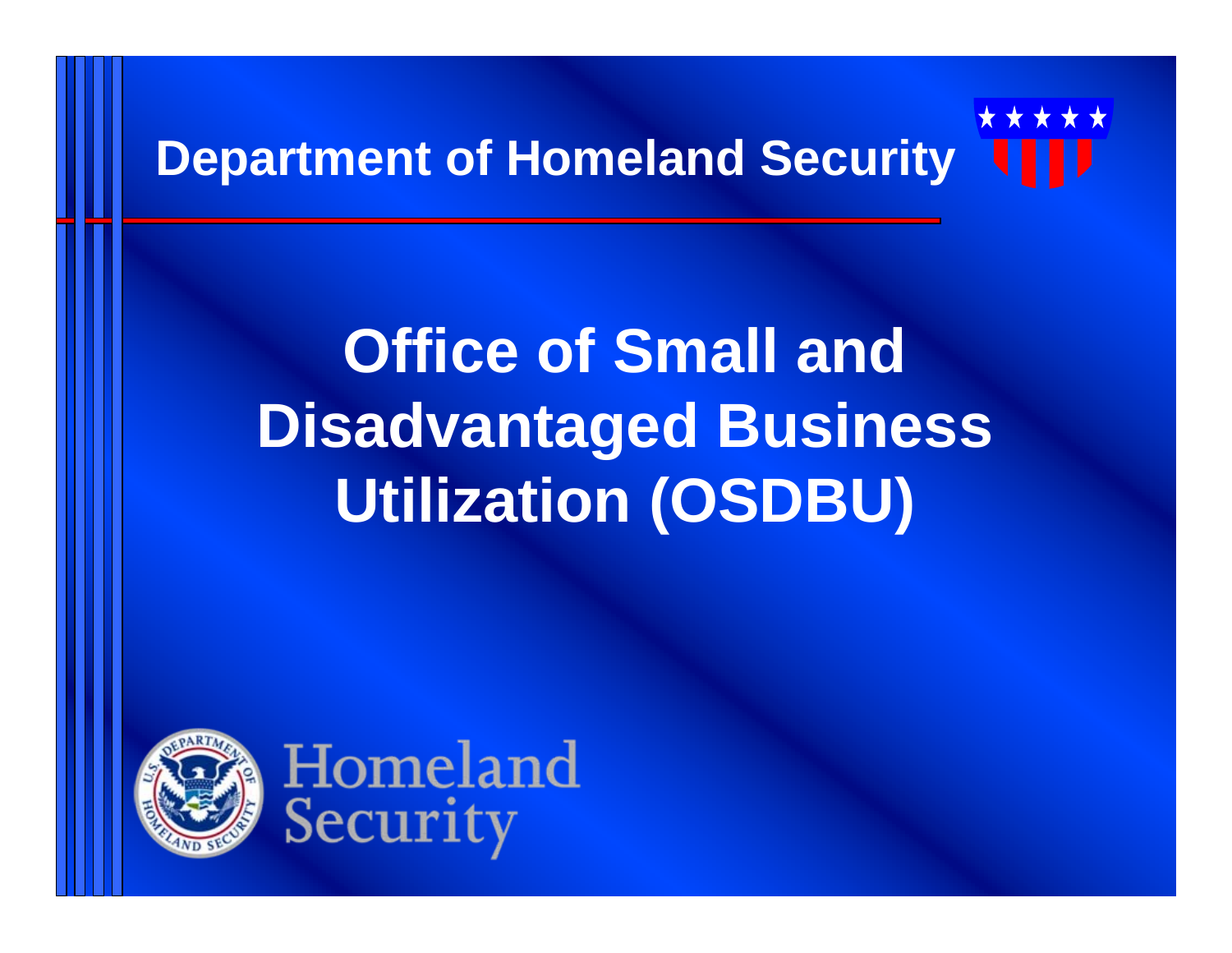#### **Department of Homeland Security Mission**



**"We will lead the unified national effort to secure America. We will prevent and deter terrorist attacks and protect against and respond to threats and hazards to the nation. We will ensure safe and secure borders, welcome lawful immigrants and visitors, and promote the free-flow of commerce."**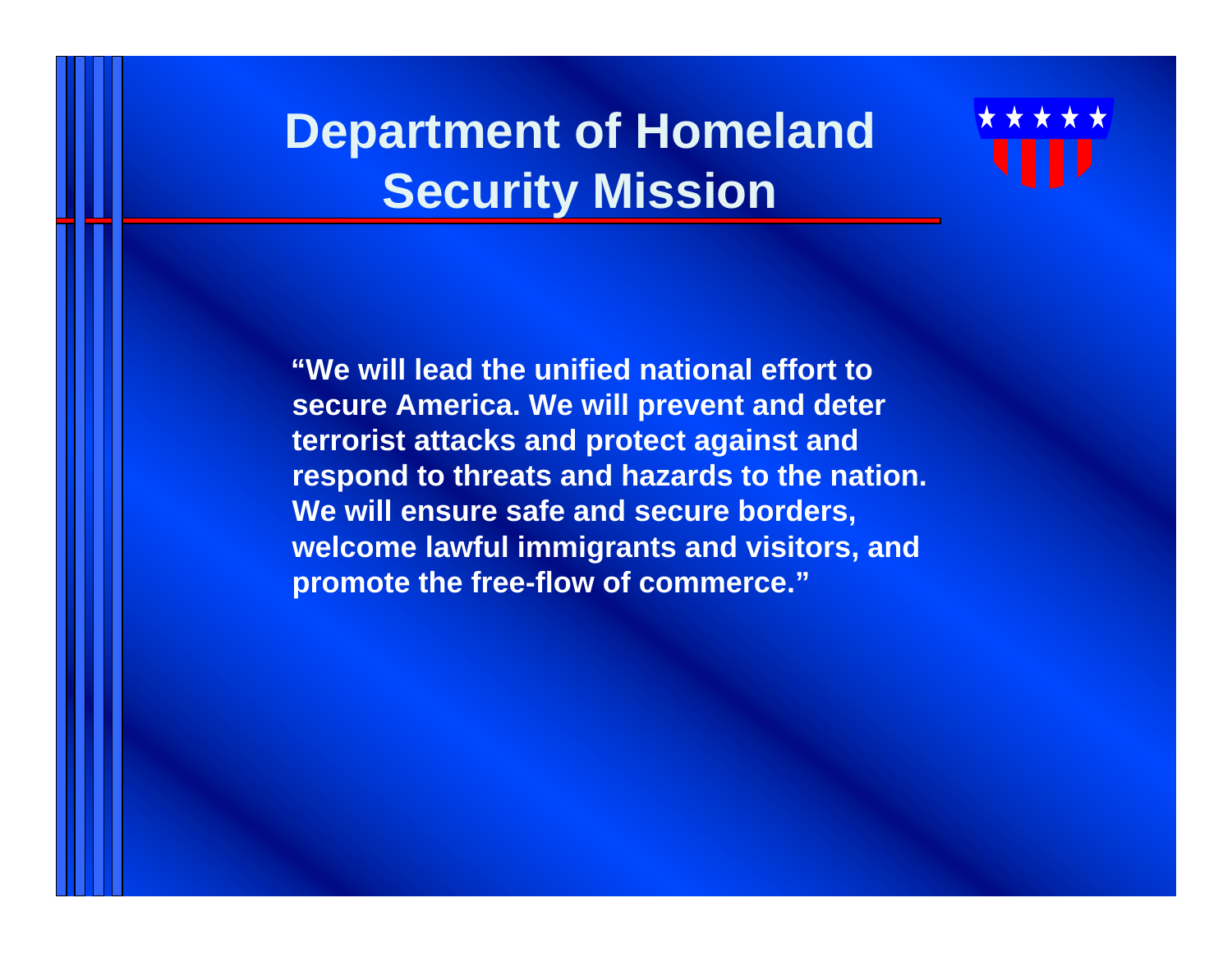#### **DHS Acquisition Regulation Small Business Policy**



**"DHS is committed to a unified team approach involving senior management, small business specialists, acquisition personnel and program staff to support both critical homeland security missions and meet public policy objectives concerning small business participation on departmental procurements."**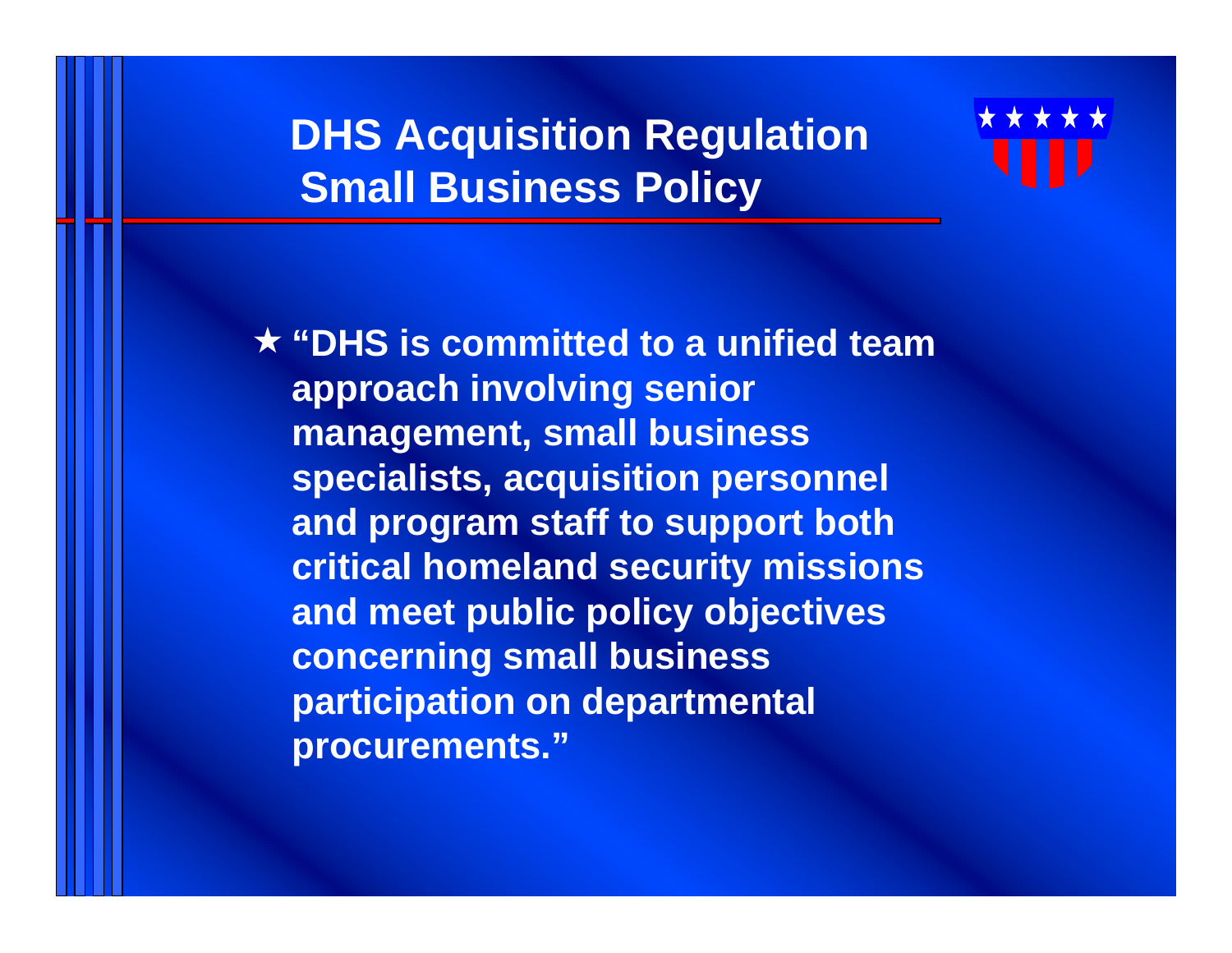## **Three Major Types of Business Opportunities at DHS**



**Contracts and Subcontracts**

**Research and Development**

**Grants to State and Local Governments**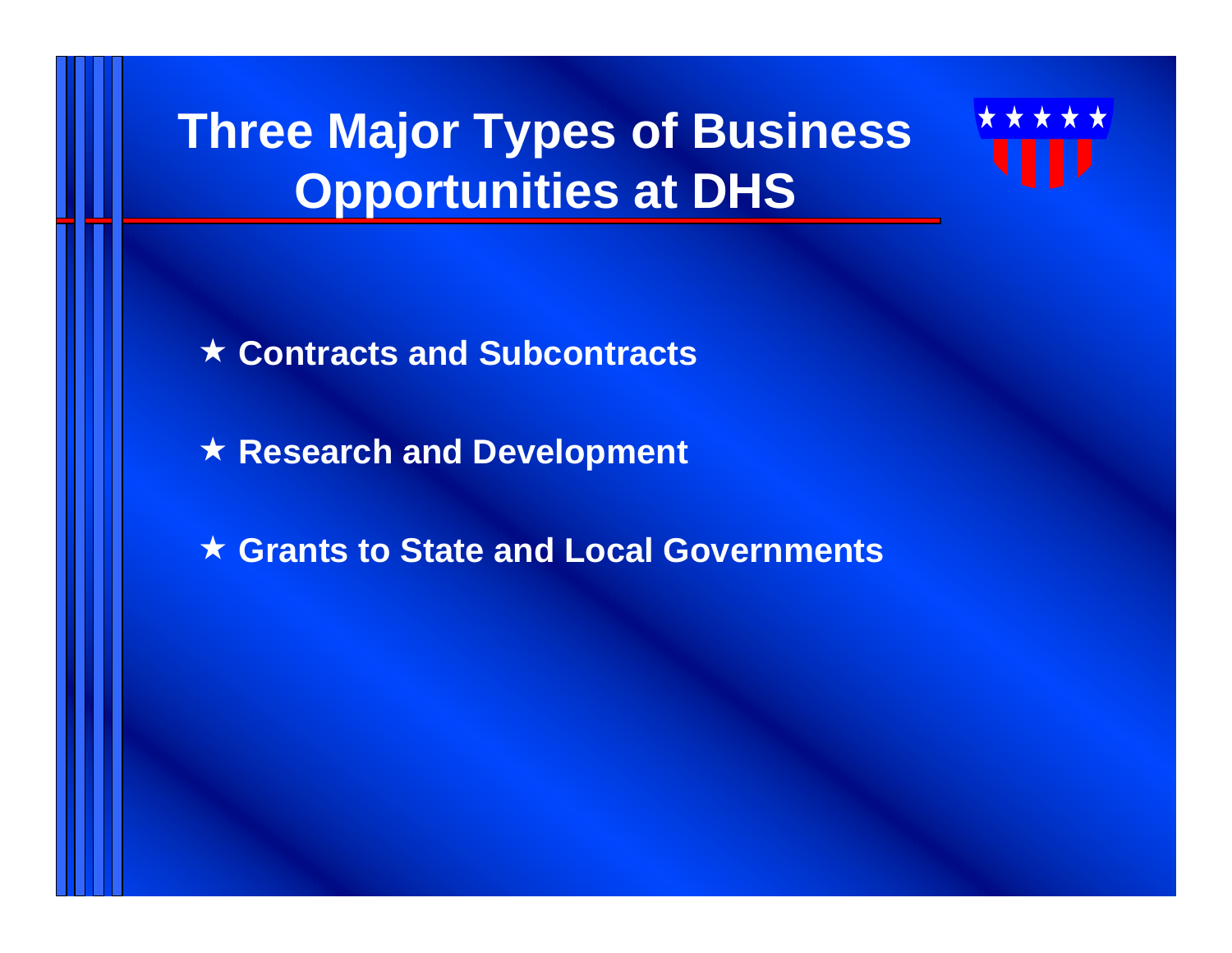#### **8 Major DHS Buying Activities**



- **Customs & Border Protection**
- **DHS Headquarters Office of Procurement Operations**
- **Federal Emergency Management Agency**
- **Federal Law Enforcement Training Center**
- **Immigration & Customs Enforcement**
- **Transportation Security Administration**
- **U.S Coast Guard**
- **U.S. Secret Service**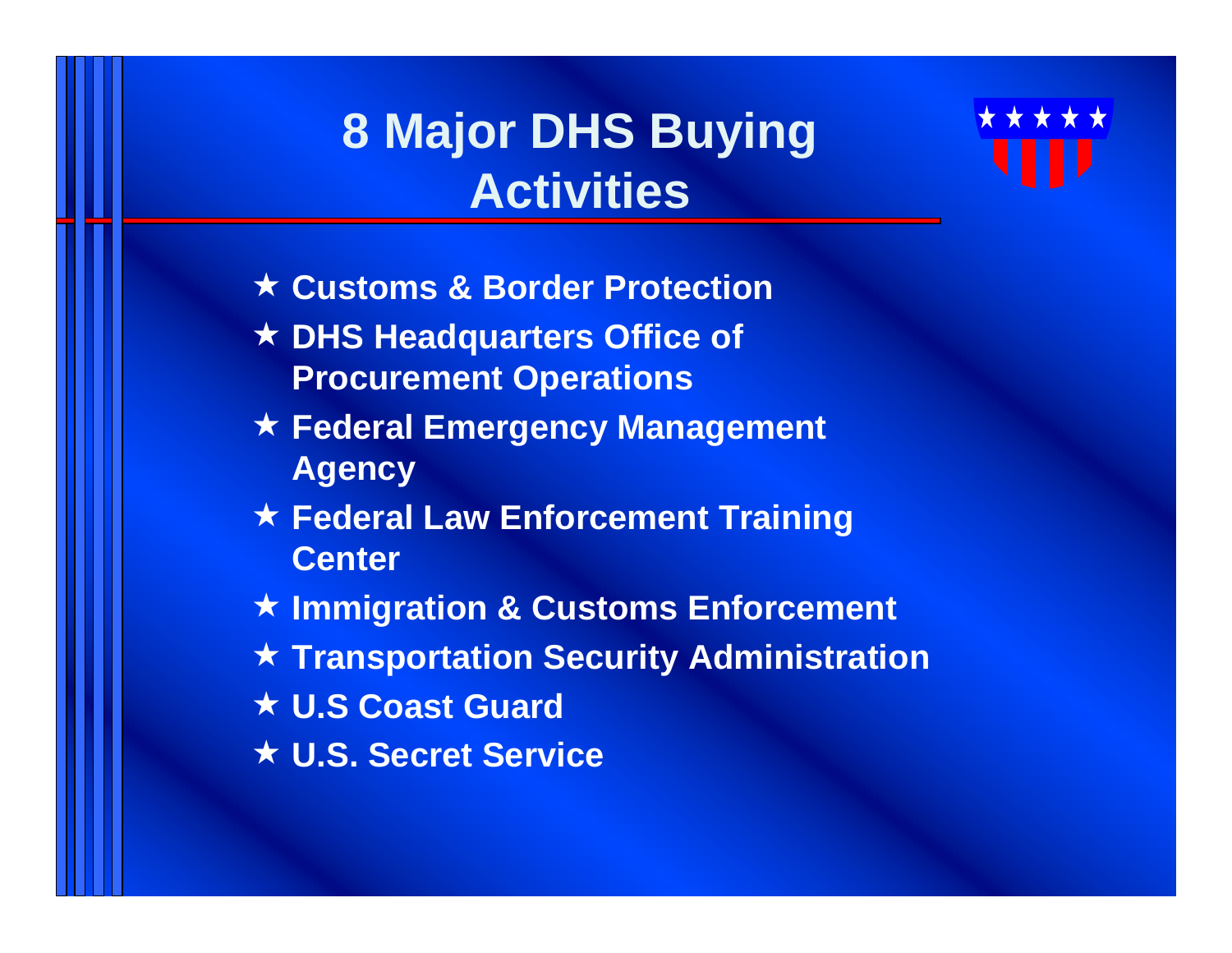#### **Customs and Border Protection (CBP)**



 **Oversees 2,000 miles of border with Mexico, 5,000 miles of border with Canada, 317 "ports of entry" (official crossing points) and 136 Border Patrol stations with 33 interior checkpoints.**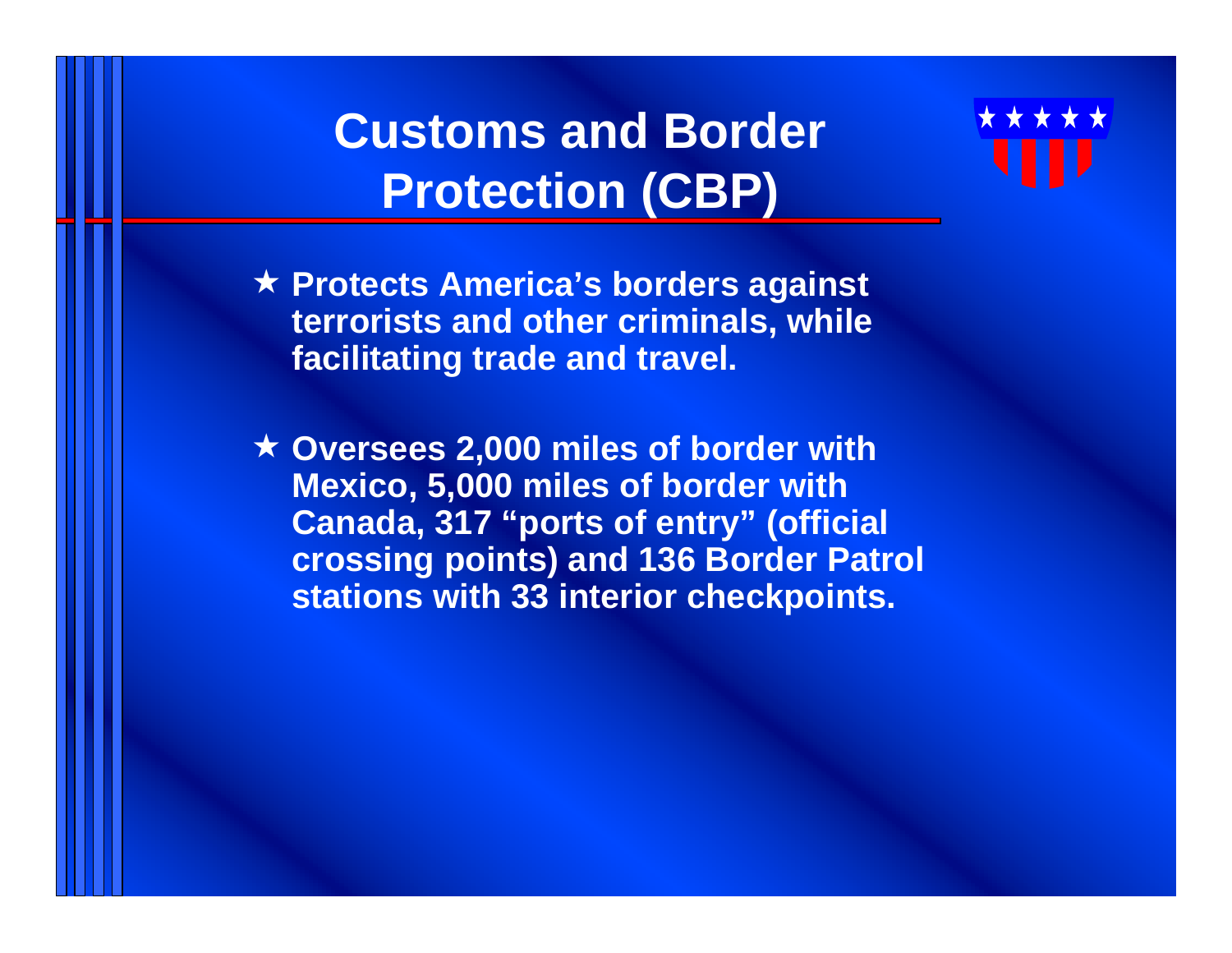#### **HQ Office of Procurement Operations**



**Provides a full range of acquisition support to 35 program offices within Homeland Security such as:**

**Science & Technology Citizenship & Immigration Services US-Visit Center for Domestic Preparedness CFOCIO**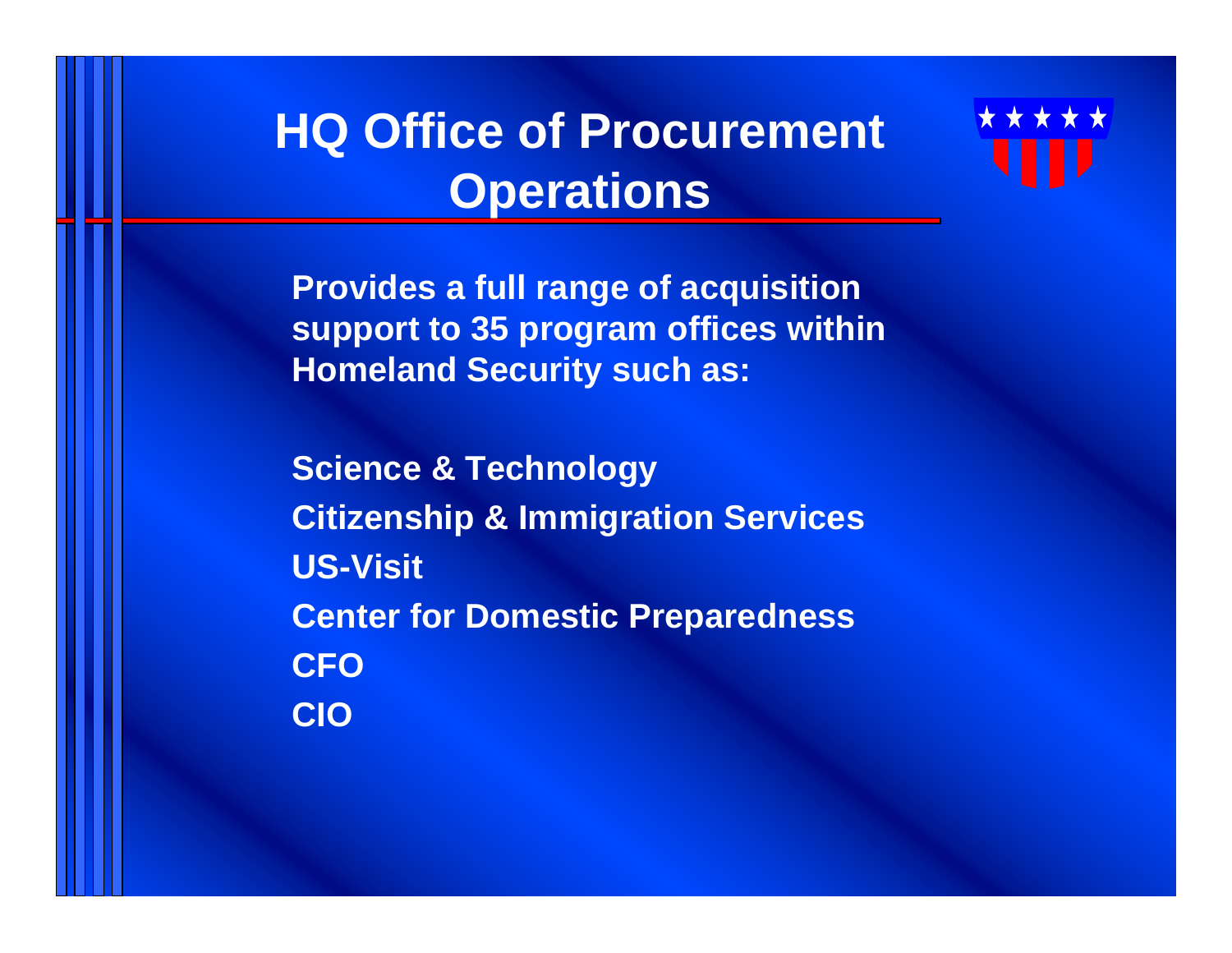#### **HQ Office of Procurement Operations**



**Provides a full range of acquisition support to 35 program offices within DHS such as:**

- **Office of the Secretary (USM, CPO, CIO, CFO, ITAC)**
- **National Protection & Programs Directorate**
- **US VISIT Program Office**
- **★ Domestic Nuclear Detection Office**
- **★ Science & Technology (HSARPA)**
- **Citizenship & Immigration Services**
- **★ Center for Domestic Preparedness**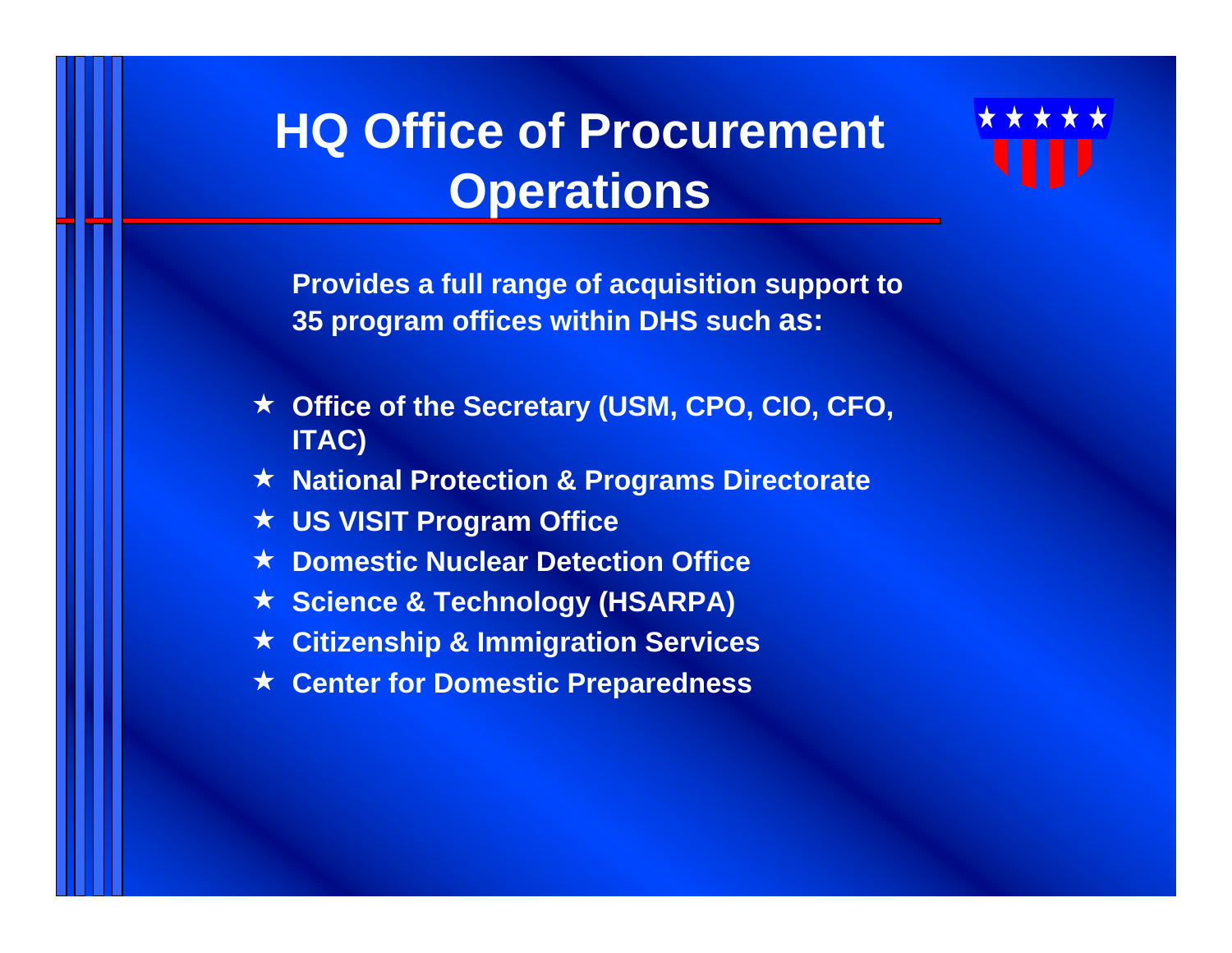## **Federal Emergency Management Agency (FEMA)**

- **Manages Federal response and recovery efforts following any national disaster**
- **Provides disaster assistance in the form of housing and financial assistance caused by disaster**
- ★. **Manages the National Flood Insurance Program**
- **Manages the Grants and Assistance programs**
- **Coordinates 4,000 standby disaster assistance employees available for deployment after disasters**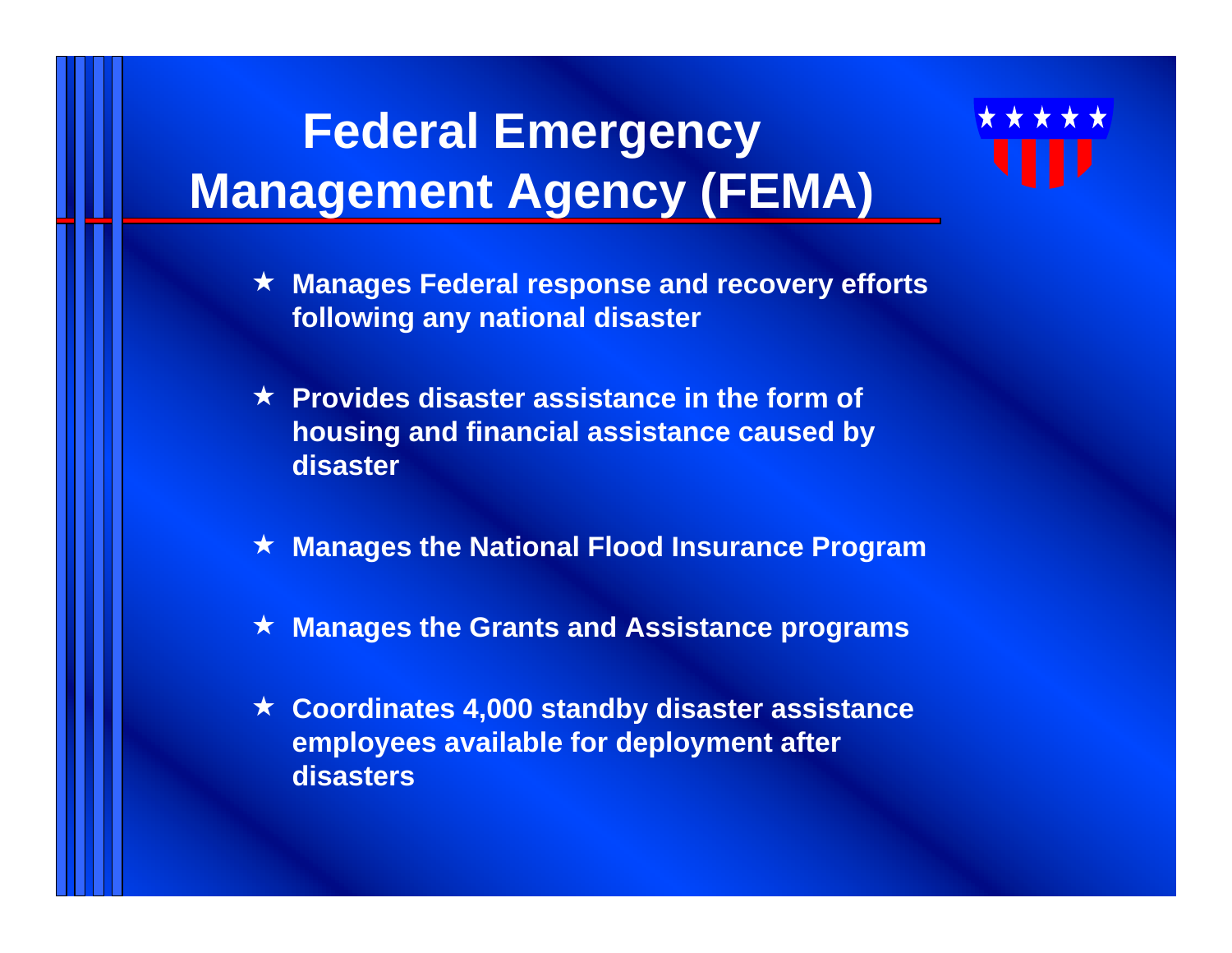#### **Federal Law Enforcement Training Center (FLETC)**

 **Provides training that enables federal, state and local law enforcement partners to accomplish their missions (training is provided by in-house trainers)**

 **Provides mission-responsive infrastructure**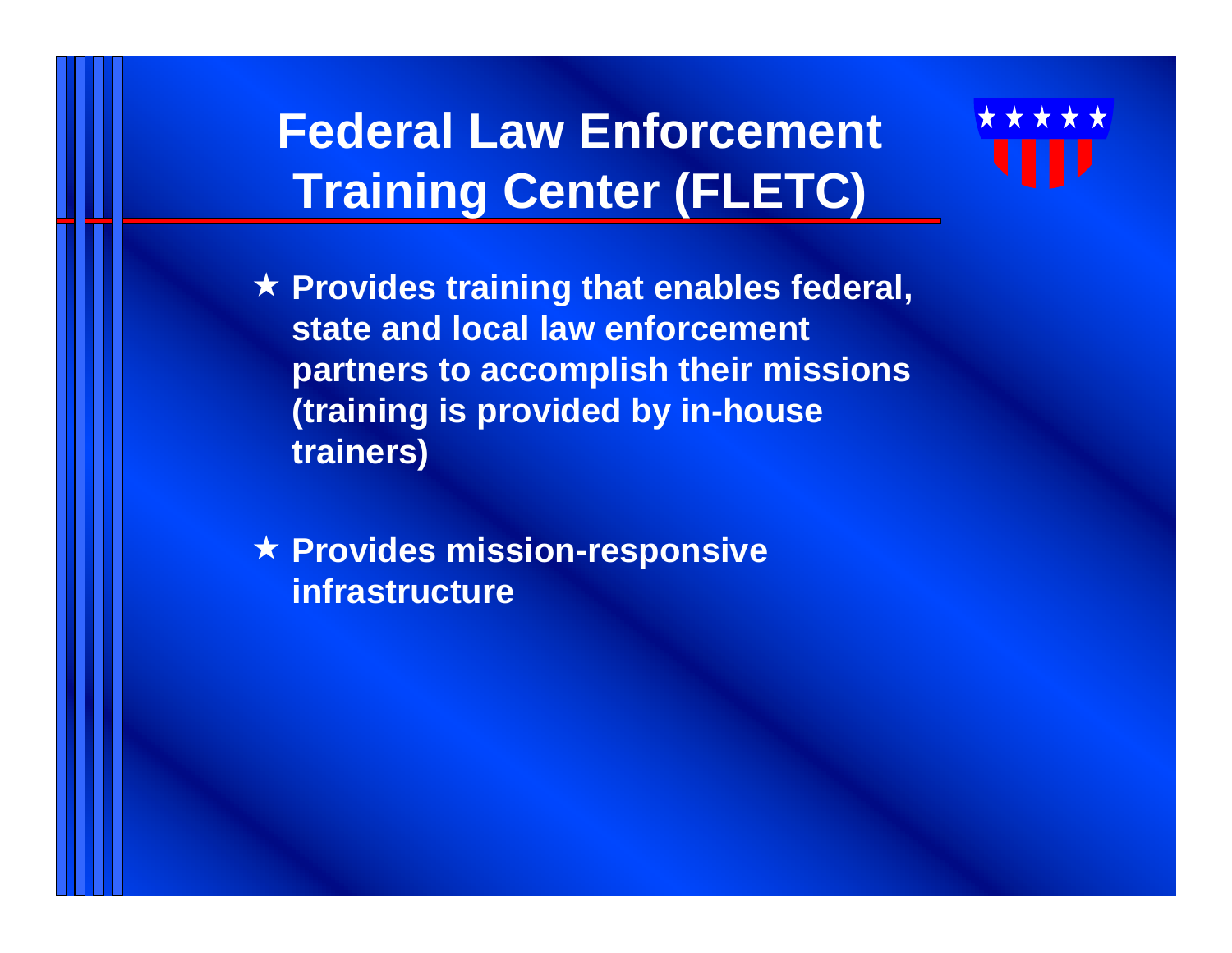#### **Immigration and Customs Enforcement (ICE)**



- **Ensures the departure from the U.S. of all removable aliens**
- **★ Collects and analyzes intelligence data for use by ICE and DHS**
- **★ Reduces threats posed against the more than 8,800 federal facilities nationwide (FPS)**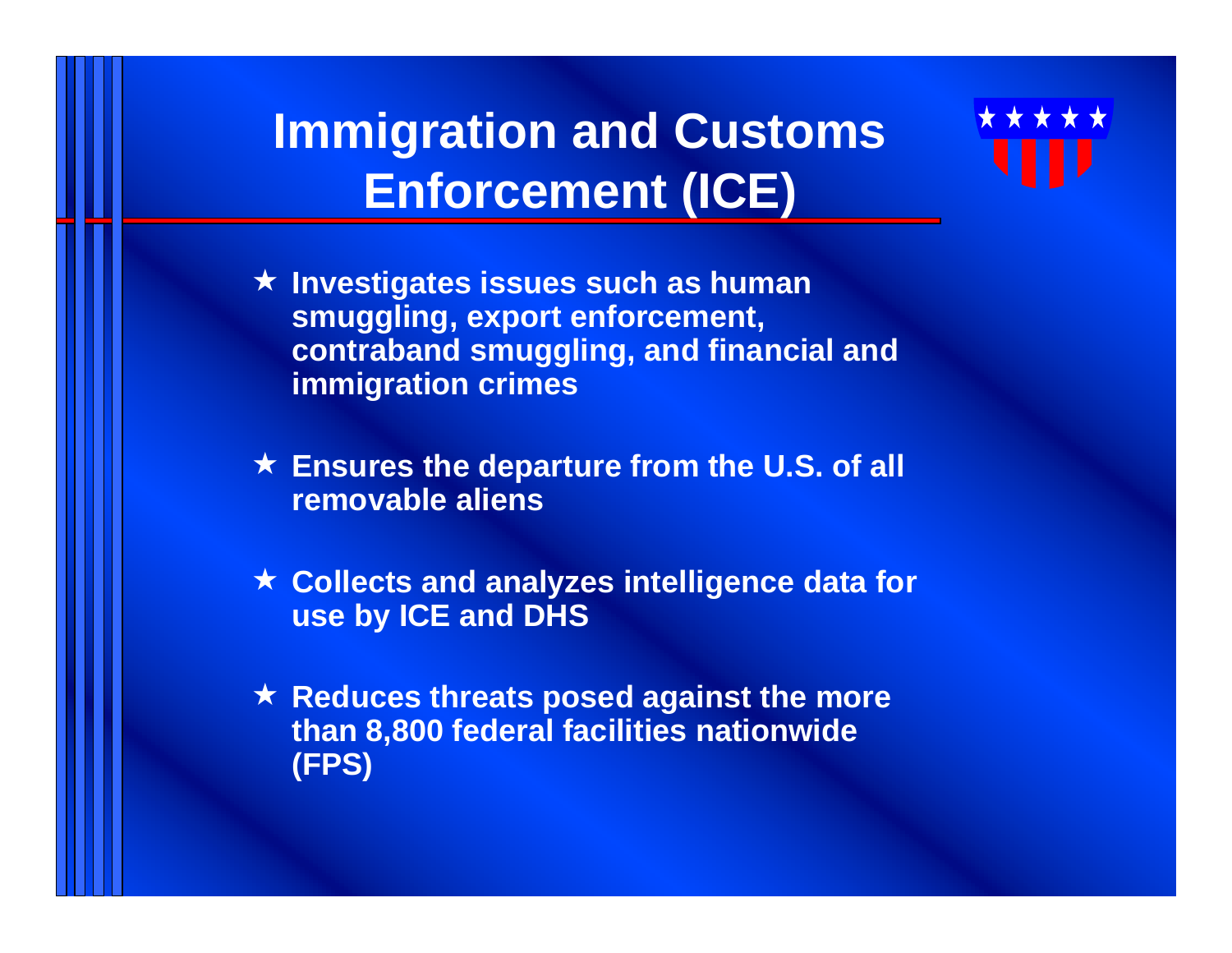#### **Transportation Security Administration**

- **Protects the nation's transportation systems**
- **Screens all airline passengers**
- **Deploys Federal air marshals to detect, defeat, and deter hostile acts targeting all transportation modes**
- **Screens 100% of 1 billion pieces of luggage checked annually**
- **Detects and deters the use of explosive devices in transportation systems**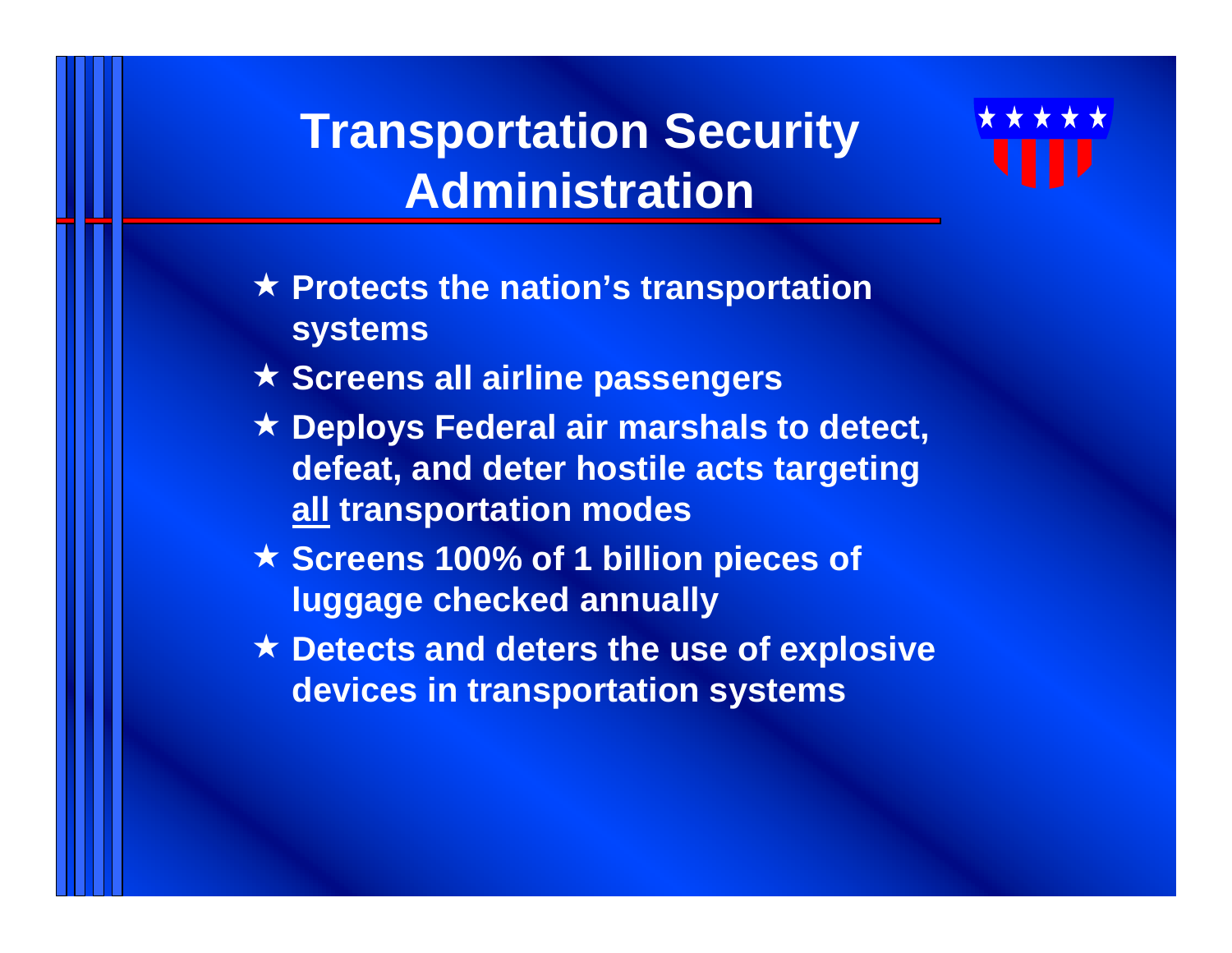#### **U.S. Coast Guard (USCG)**



 **Protects ports, waterways, & flow of commerce from terrorism**

 **Provides maritime border security against illegal drugs, illegal aliens, firearms and WMD**

**Provides protection of natural resources**

 **Provides maritime safety, including search & rescue efforts, commercial and recreational boating safety**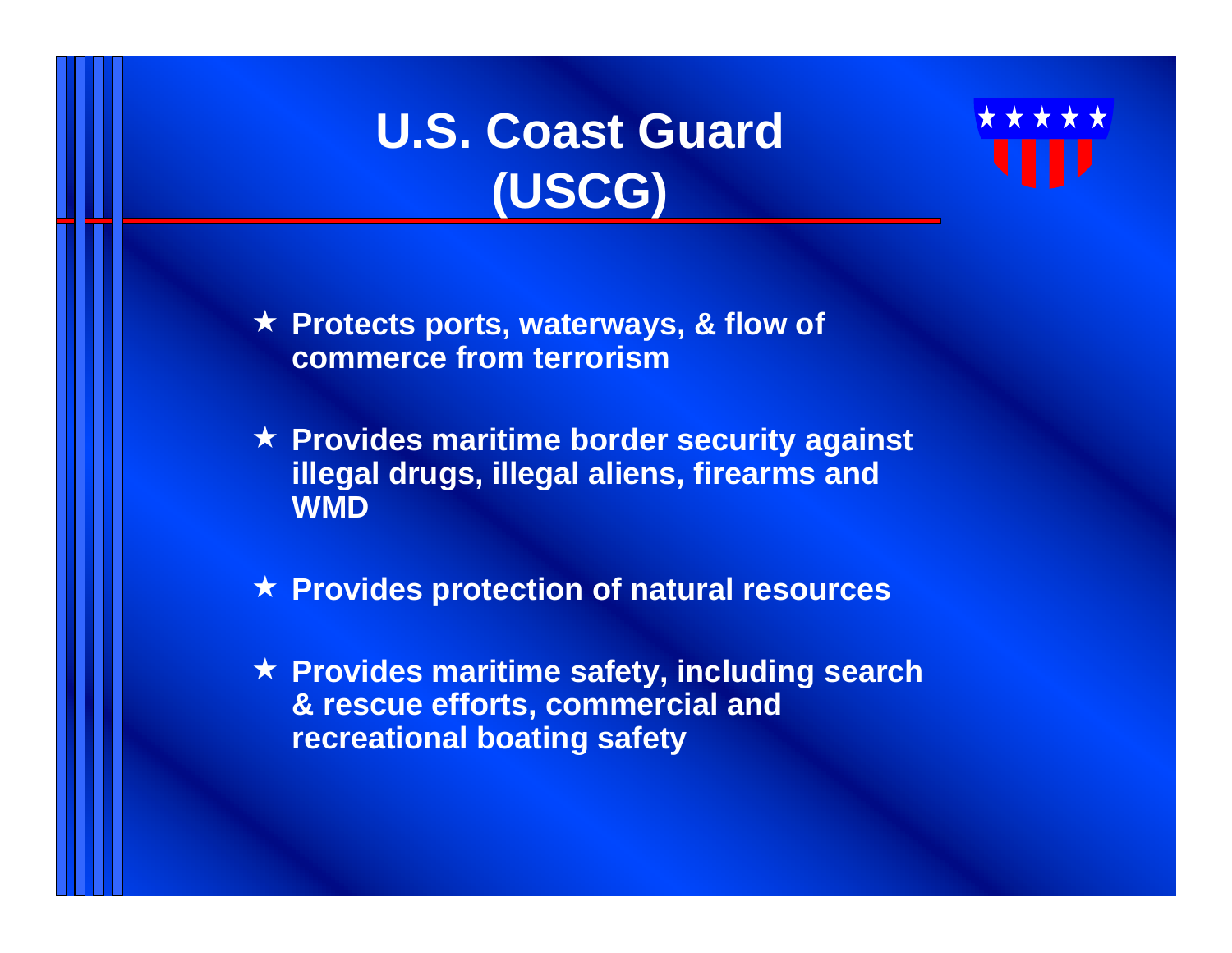**Coast Guard Area and District Geographical Boundaries Geographical Boundaries**

\* \* \*

 $\star \star$ 

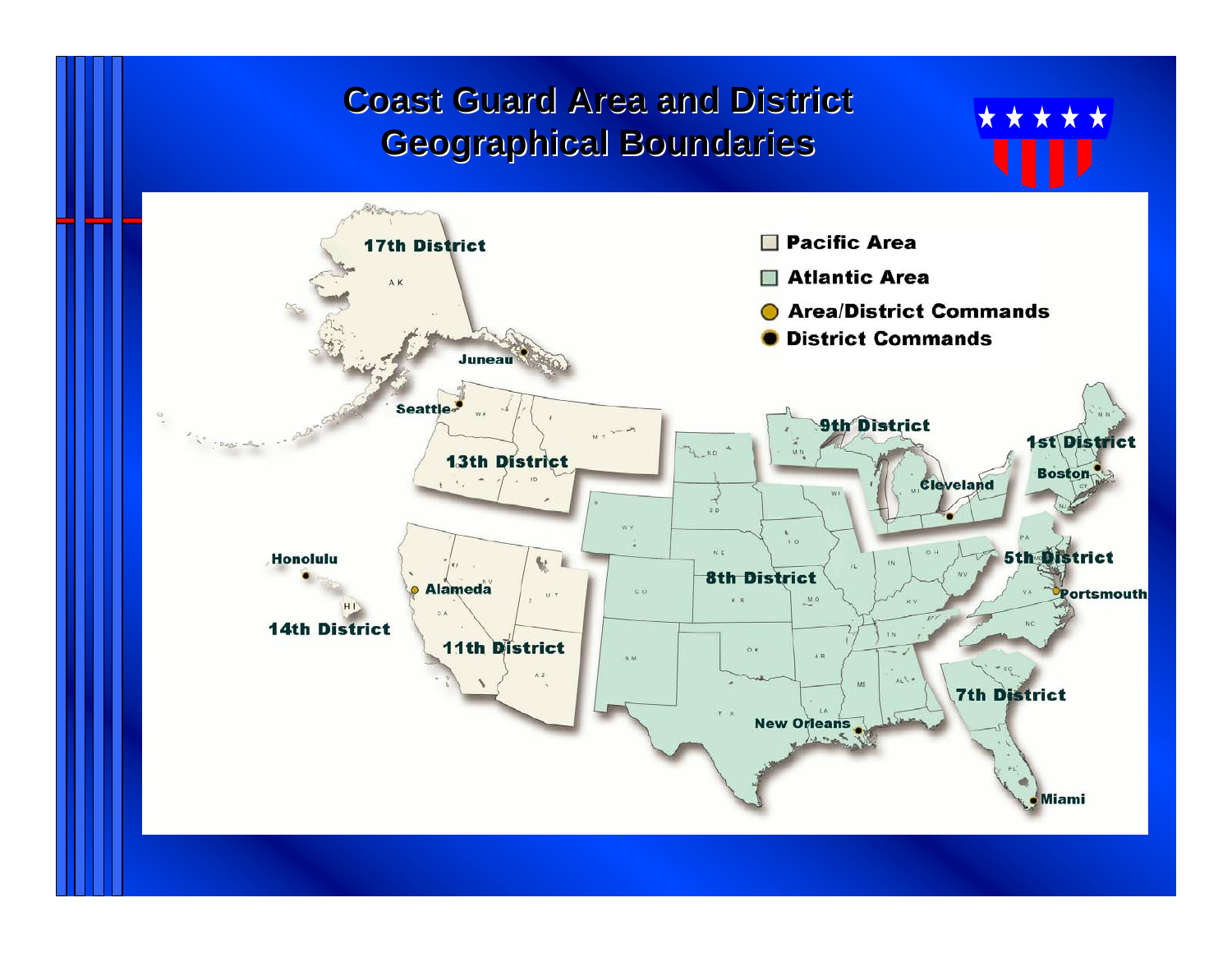#### **U. S. Secret Service**

- **Protects the President, Vice President, visiting heads of state, and other government leaders**
- **Protects U.S. currency from counterfeiters and safeguards Americans from financial crimes**
- **Plans, coordinates, and implements security for designated national special security events (NSSE)**
- **Emphasizes prevention through protective intelligence and threat assessment**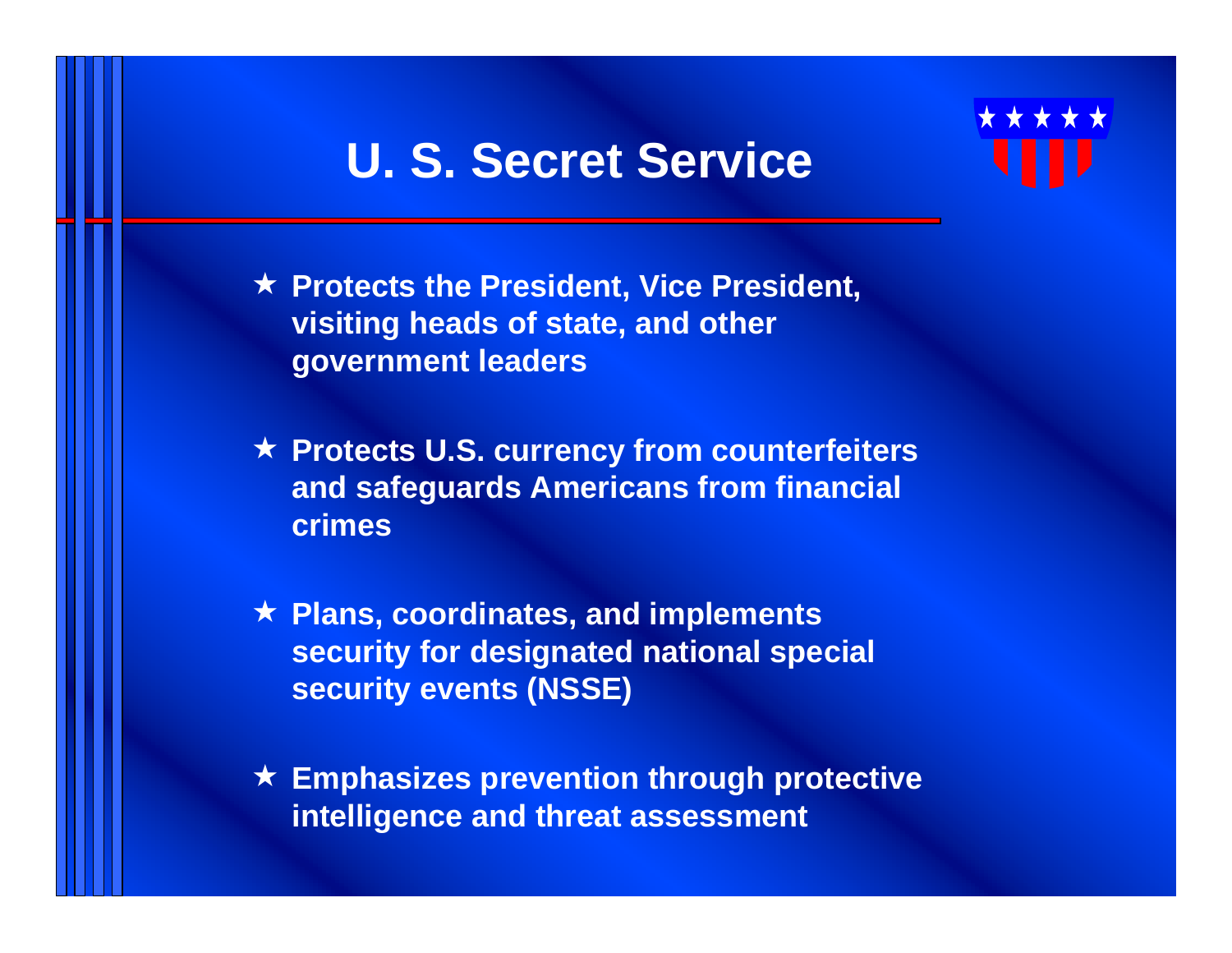#### **Role of the OSDBU**

 **The OSDBU serves as the focal point for small business acquisition matters, and works closely with all DHS organizations to implement the program.** 

 **The OSDBU strives to create an environment in which small businesses have a meaningful opportunity to obtain DHS prime and subcontracts.**

 **OSDBU and small business procurement information: please visit [www.dhs.gov/openforbusiness](http://www.dhs.gov/openforbusiness)**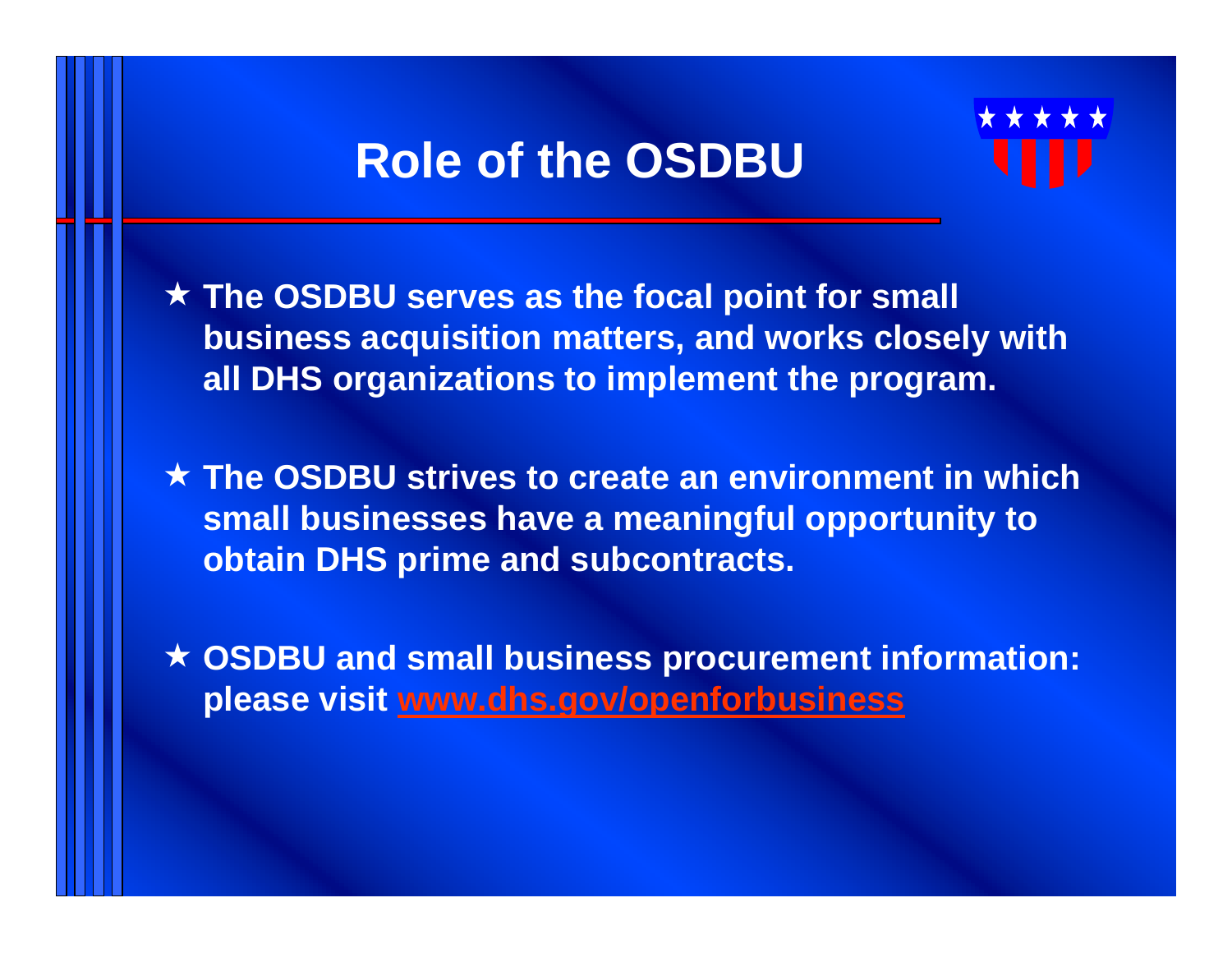#### **Role of the OSDBU**

#### **Major Activities**

- **Annual Forecast of Contract Opportunities (includes a point of contact for each project)**
- **Listing of DHS large business prime contractors with small business prime contracting opportunities**
- **Links to DHS acquisition offices, small business specialists, and FedBizOpps**
- **Outreach Programs**
- **DHS Mentor-Protégé Program**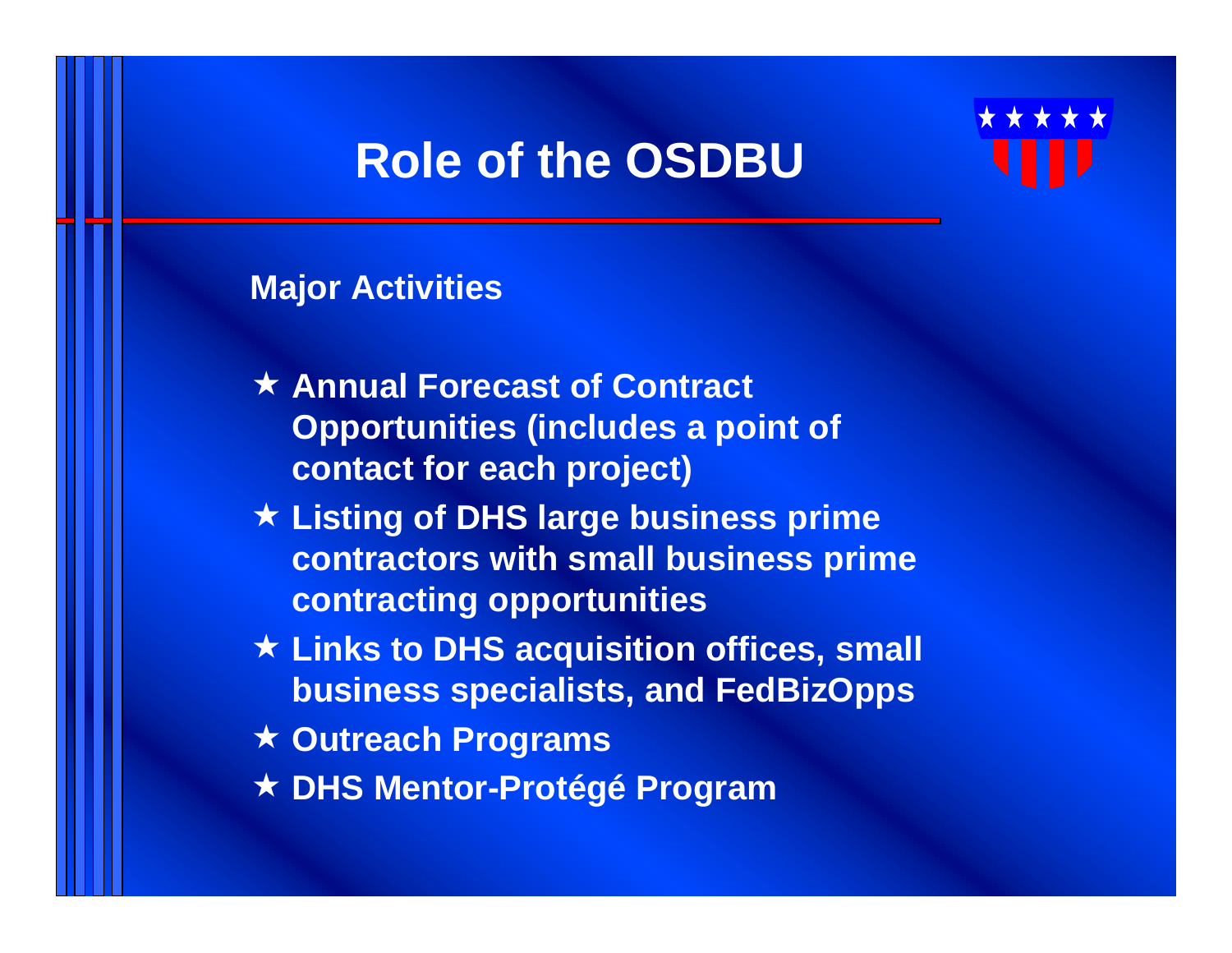#### **Small Business Considerations**



#### **8(a)**

- **HUBZone**
- **★ Service Disabled Veteran Owned Small Business**
- **Traditional Small Business Set-Asides**
- **Small Business Teams or Joint Ventures**
- **★ Full and Open Competition Subcontracting and DHS Mentor-Protégé Program**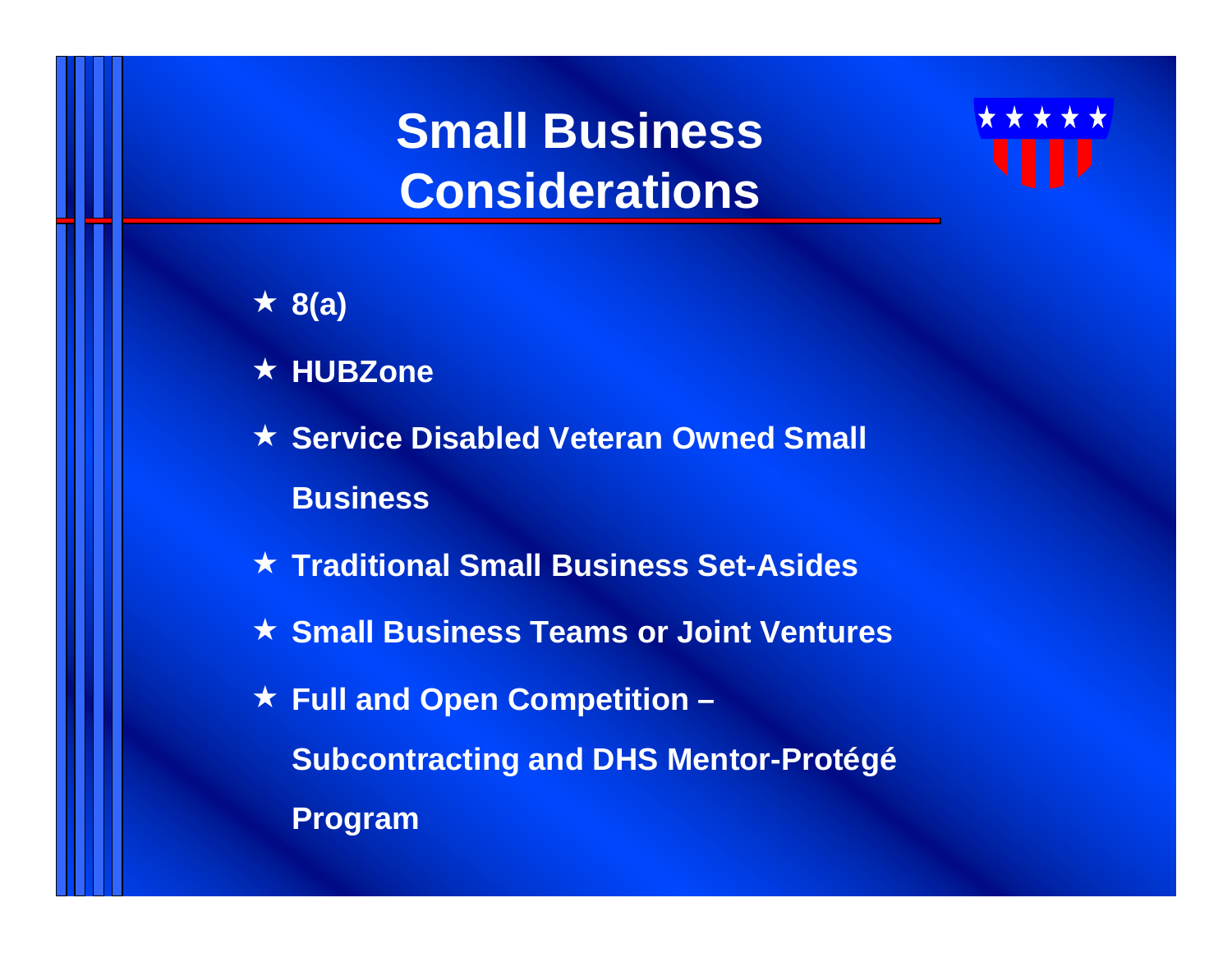#### **DHS Mentor-Protégé Program**

 **Mentor-protégé program features three incentives: pre-award, post-award, and annual recognition**

 **Mentor-Protégé Program is open to all small businesses**

 **Details and application format available on the DHS small business website**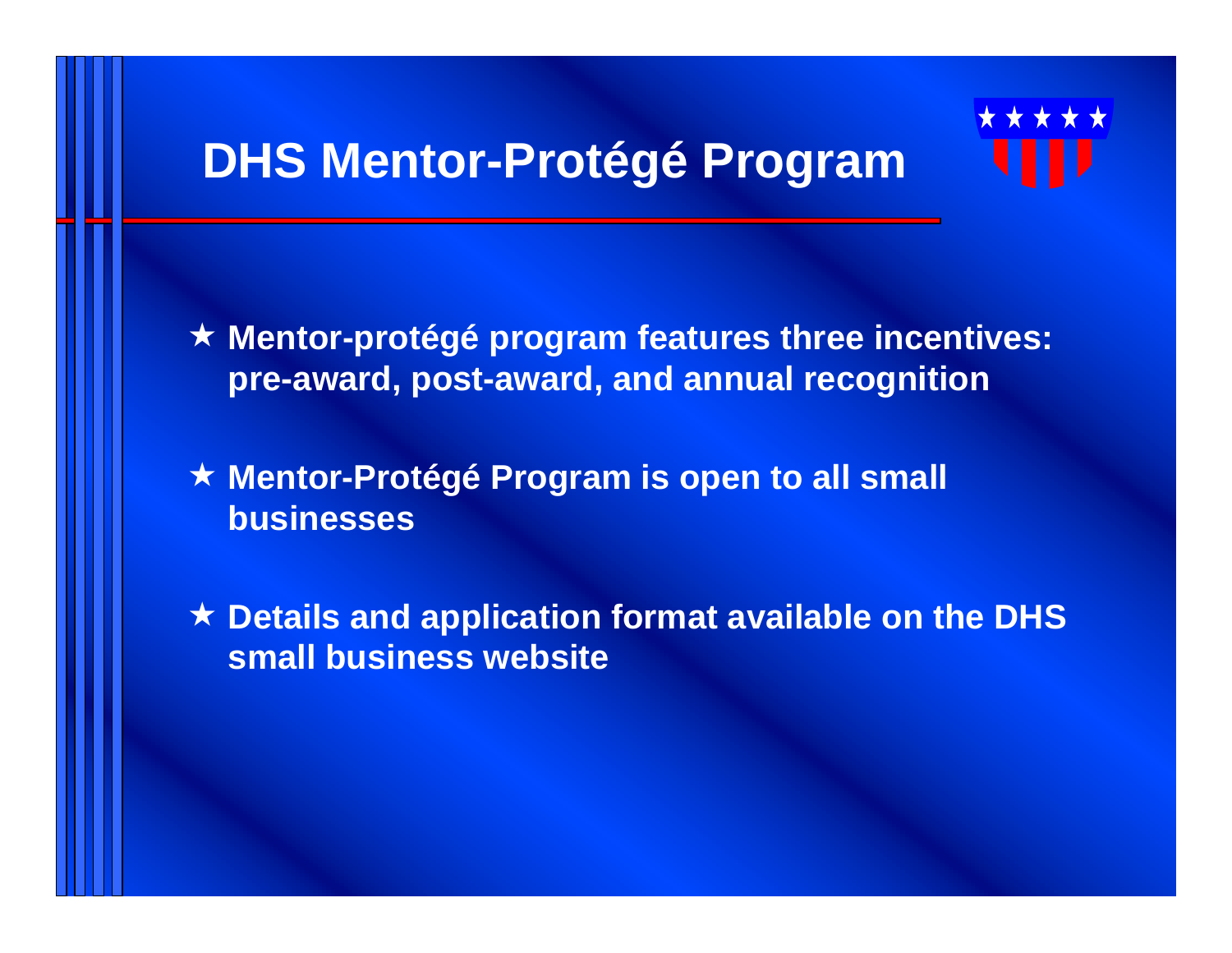#### **Small Business Prime Contracting Preliminary Accomplishments Fiscal Year 2007**



| <b>Category</b>                                                             | <b>Goal (%)</b> | <b>Accomplishment</b><br>$(\$)$ | <b>Accomplishment</b><br>(%) |
|-----------------------------------------------------------------------------|-----------------|---------------------------------|------------------------------|
| <b>Total Procurement Dollars</b>                                            | <b>N/A</b>      | \$11,157,000,000                | <b>N/A</b>                   |
| <b>SB Prime Contracts</b>                                                   | 30.0%           | \$3,953,000,000                 | 35.4%                        |
| 8(a) Contracts                                                              | 4.0%            | \$648,500,000                   | 5.8%                         |
| <b>SDB Prime Contracts [other</b><br>than $8(a)$ ]                          | 4.0%            | \$846,000,000                   | 7.6%                         |
| <b>SDB Prime Contracts</b><br><b>[overall; including 8(a)</b><br>contracts] | 8.0%            | \$1,500,000,000                 | 13.4%                        |
| <b>HUBZone SB Prime</b><br><b>Contracts</b>                                 | 3.0%            | \$350,000,000                   | 3.1%                         |
| <b>SDVOSB Prime Contracts</b>                                               | 3.0%            | \$152,000,000                   | 1.4%                         |
| <b>VOSB Prime Contracts</b>                                                 | <b>N/A</b>      | \$598,000,000                   | <b>N/A</b>                   |
| <b>WOSB Prime Contracts</b>                                                 | 5.0%            | \$893,000,000                   | 8.0%                         |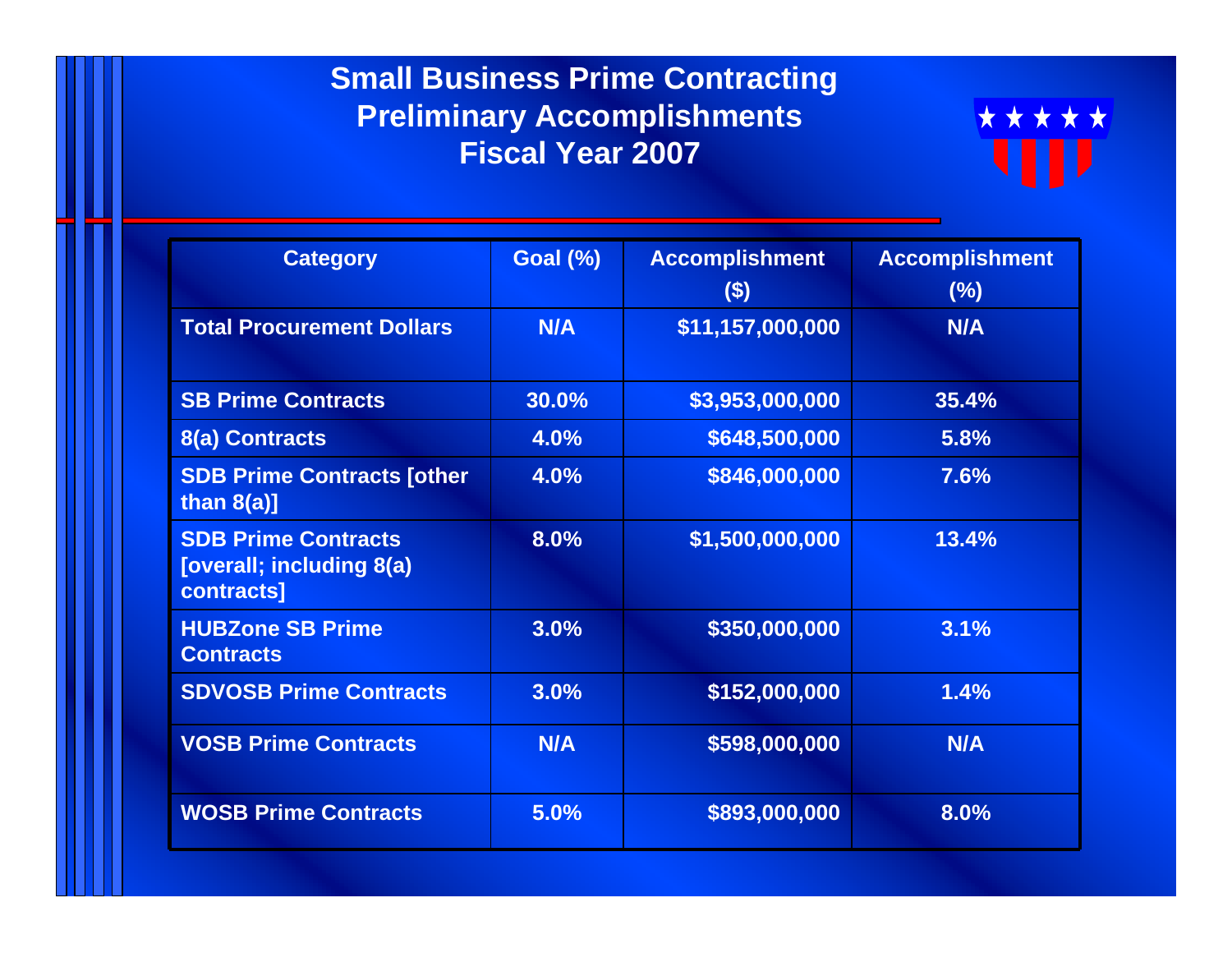**Strategic Positioning**



- **Review all background information**
- **Understand difference between use of pre-existing contract vehicles and open market buying – and position your firm accordingly**
- **Participate in small business outreach/networking activities**
- **Teaming**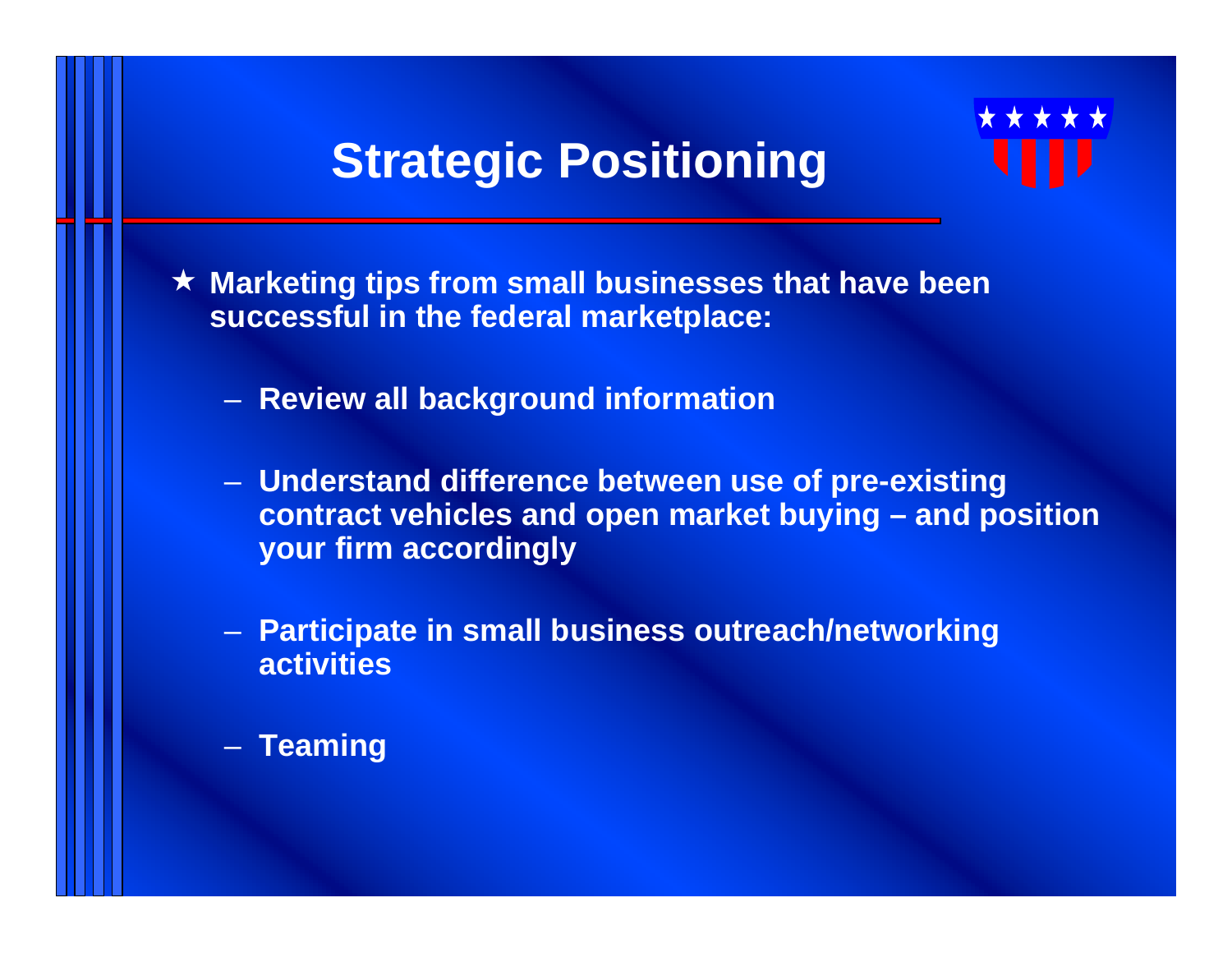#### **Helpful Hints**



- ★ Register in CCR make sure your **small business profile is current and complete; especially the Performance History section (www.ccr.gov)**
- **★ Receive electronic notifications from FedBizOpps ([www.fbo.gov](http://www.fbo.gov/) )**
- **Looking for subcontracting opportunities – go to SBA's SubNet listing (<http://web.sba.gov/subnet> )**
- **Look to local resources – SBA, PTACs, local Federal agencies (use the "blue" pages in the phone book to find them)**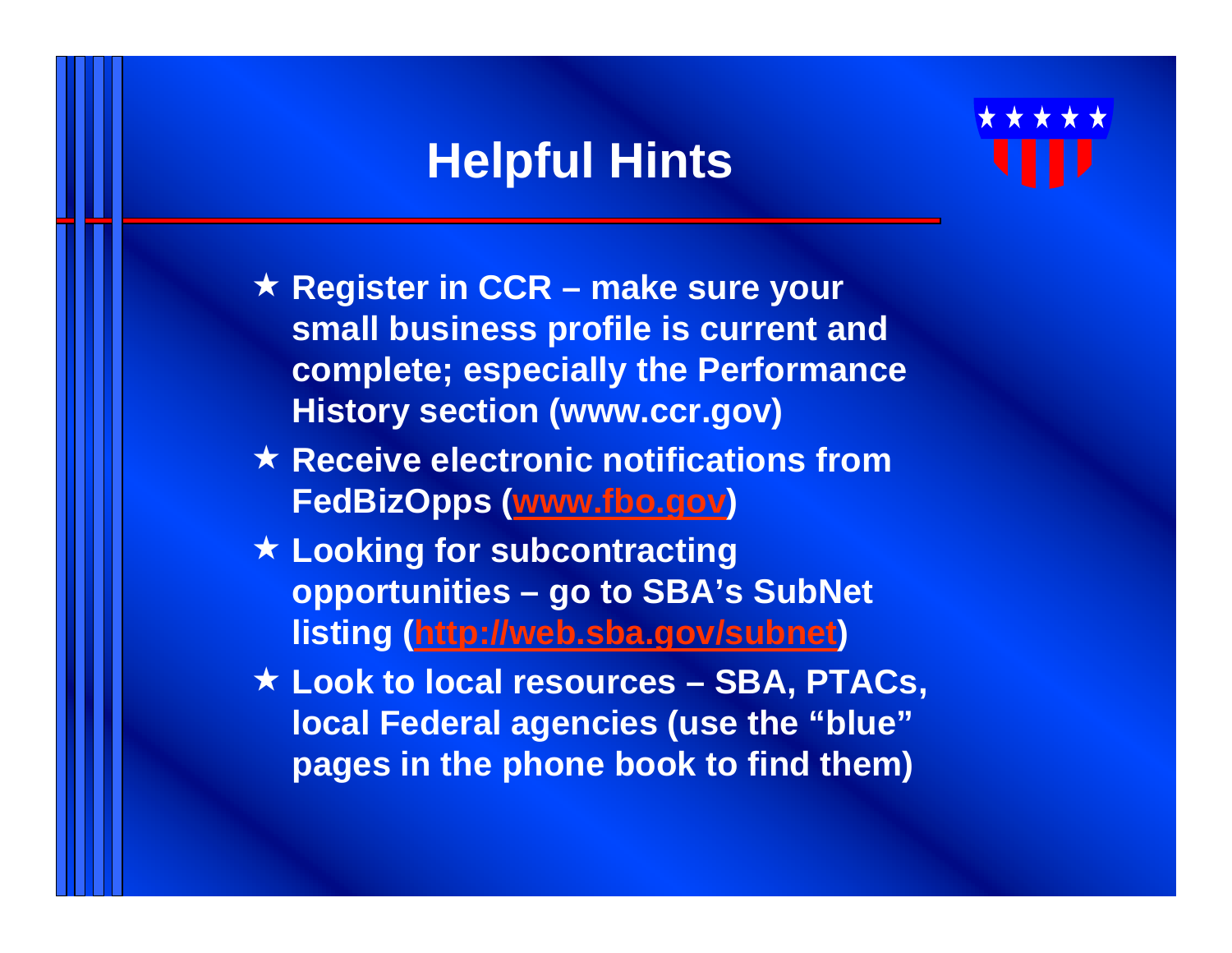#### **Other DHS Programs**



 **Research and Development Opportunities (featuring Broad Agency Announcements from the DHS Science and Technology Division)**

**Small Business Innovation Research (SBIR) Program**

 **DHS Grants to State and Local Governments (potentially resulting in a state or local government procurement opportunity)**

 **For more information on DHS programs of interest to the business community, please visit [www.dhs.gov/openforbusiness](http://www.dhs.gov/openforbusiness)**